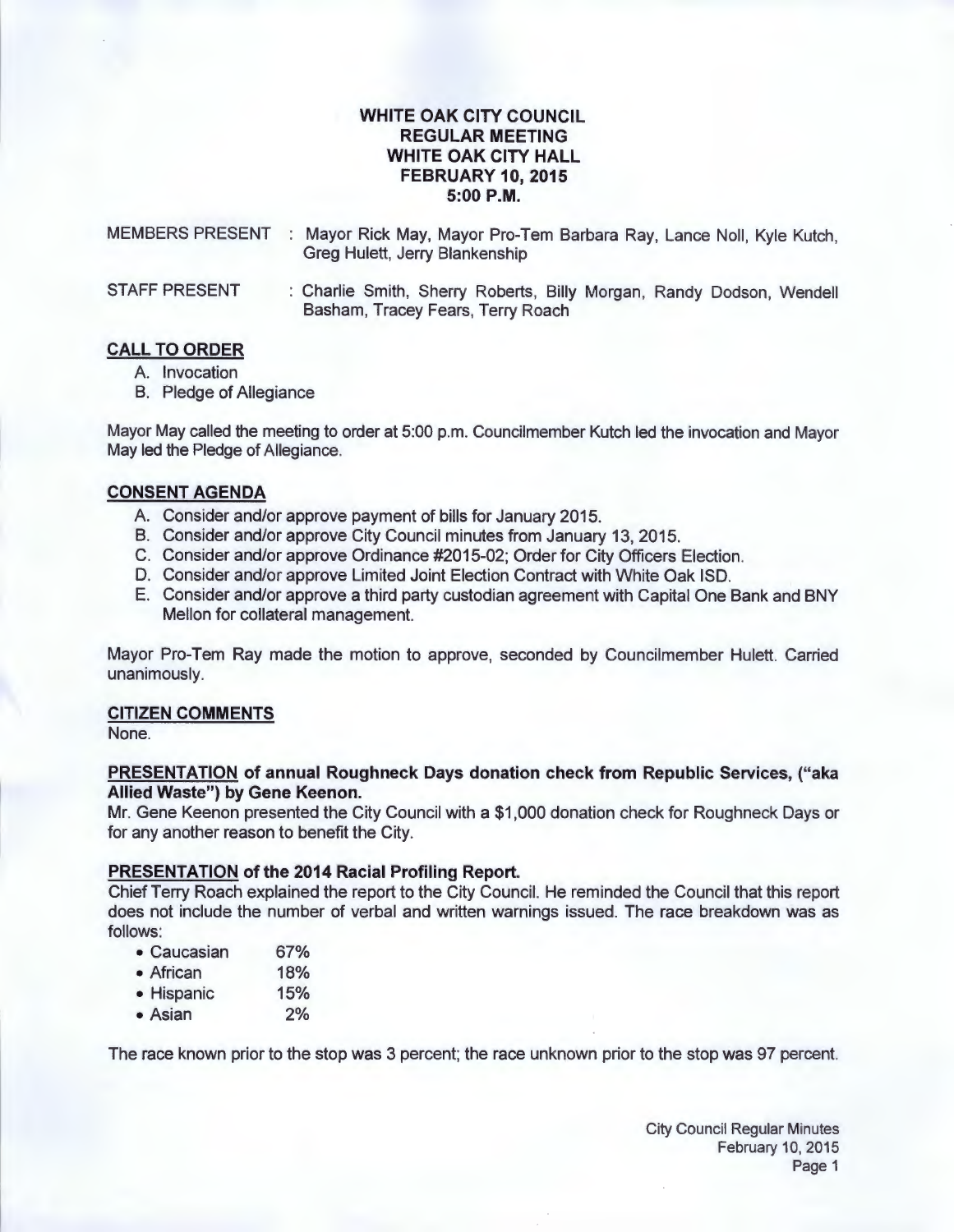# **CONSIDER AND/OR APPROVE contractor for Water Treatment Plant Generator Project.**

Mayor May explained the engineer could not be at the meeting and asked for a motion to table.

Councilmember Hulett indicated that he would like to spend more time reviewing the information. He expressed concern over the size of the generator.

Councilmember Hulett made the motion to table, seconded by Councilmember Kutch. Carried unanimously.

## **CONSIDER AND/OR APPROVE Resolution 2015-02 Requesting & Supporting an Amendment to the Definitions of "Municipality" in the Texas Local Government Code.**

City Coordinator Smith explained there was conflict with a town in the Dallas area regarding potential guidelines within their extra-territorial jurisdiction (ETJ). The Court of Appeals refused to acknowledge a general-law city as a municipality. This legal clarification will allow general-law cities to impose guidelines within their ETJs in case of future annexation.

Motion to approve the resolution made by Councilmember Noll, seconded by Councilmember Blankenship. Carried unanimously.

## **CONSIDER AND/OR APPROVE Ordinance 2015-01 to approve a General Fund Budget Amendment for the High School Baseball Field Project.**

City Coordinator Smith explained the final bill was received, and the final walk-through was completed. The project was over budget by \$54,930. Mayor Pro-Tem Ray questioned the reason for the overage. City Coordinator Smith answered it was because of additional work and engineering fees. Mayor Pro-Tem Ray asked if the school and WOEDCO would share the expense. City Coordinator Smith answered no, because this was not included in the contract. He speculated that donations would soon be received by the White Oak Parks & Quality of Life Foundation since it is now set up to receive tax-deductible donations, and hopefully these donations can help offset the overage.

Councilmember Hulett asked if the scope of work changed to cause this overage. City Coordinator Smith explained the wall was over-engineered and there was an unexpected expense with a gas line. Councilmember Hulett reworded his question to whether the overage was due to unforeseen work or was there more added to the project. City Coordinator Smith replied that it was unforeseen as in the work was not taken into consideration at the time.

Mayor Pro-Tem Ray made the motion to approve, seconded by Councilmember Noll. Carried unanimously.

## **CONSIDER AND/OR APPOINT a new member to the Planning & Zoning Board for the term January 1, 2015 through December 31, 2017.**

City Coordinator Smith informed the Council that Councilmember Kutch asked Mike Spencer to sit on the Board, and he gladly volunteered.

Councilmember Kutch made the motion to appoint Mike Spencer to the Planning & Zoning Board, seconded by Councilmember Hulett. Carried unanimously.

**PUBLIC HEARING regarding the submission of an application to the Texas Department of Agriculture for funding through the Texas Community Development Block Grant Program (TxCDBG).**